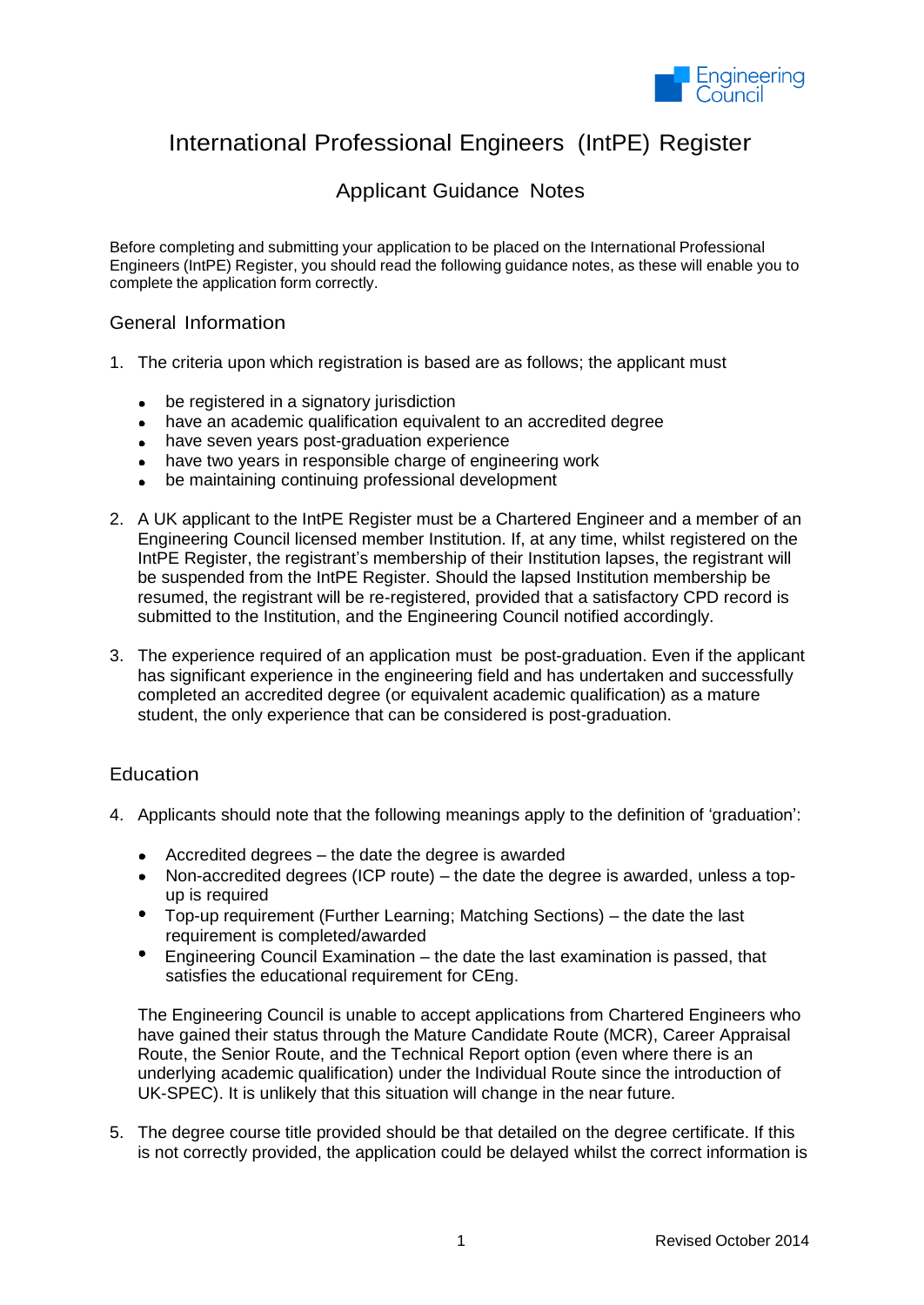

# International Professional Engineers (IntPE) Register

## Applicant Guidance Notes

obtained. The university (or other Higher Education Institution) name should be that on the graduation certificate, even if its name has subsequently changed.

### Engineering Experience Report

6. A brief record of post-graduation engineering experience is required, with all periods of employment detailed clearly. It is in the interest of the applicant to provide sufficient information from which a decision can be made at the IntPE Register committee meeting. In particular the period of at least two years in responsible charge of significant engineering work should be clearly described. The level of responsibility should be demonstrated, in part, through the inclusion of an employer's organisation chart clearly indicating the position of the applicant in the employer's management structure. The applicant should avoid using abbreviations as this may cause confusion and result in the need for further information to be provided by the applicant.

### Continuing Professional Development (CPD)

7. An up to date record of the applicant's CPD is required to demonstrate that relevant CPD is being maintained. The CPD record should cover the last 24 months and provide sufficient detail, particularly where self-learning is involved. Where applicable, this should be certified as true by a senior member of staff. CPD should be relevant to the engineering work the applicant is involved in. Details of the benefits gained from the CPD should be included in the report.

#### Fees

- 8. The £105 application fee should be made payable to the licensed member Institution through which the applicant is applying for registration. The Institution will forward this fee, minus an administration fee of £30, to  $EC^{\text{UK}}$  with the completed application form, signed by a member of staff as being acceptable under the requirements of the IntPE Register.
- 9. IntPE (UK) registration is granted for five years, at which point registration may be renewed through revalidation of CPD and payment of a renewal fee, which is currently £60. In the event that relevant and appropriate CPD is not maintained, the registrant may be removed from the IntPE Register. If your Institution requires annual CPD returns, you should provide copies of these with your application.
- 10. If, in the event that the Institution through which the applicant is applying determines that the application is not acceptable, the applicant will be contacted directly by the Institution for supplementary information or requesting that the application is resubmitted, possibly at a later date.